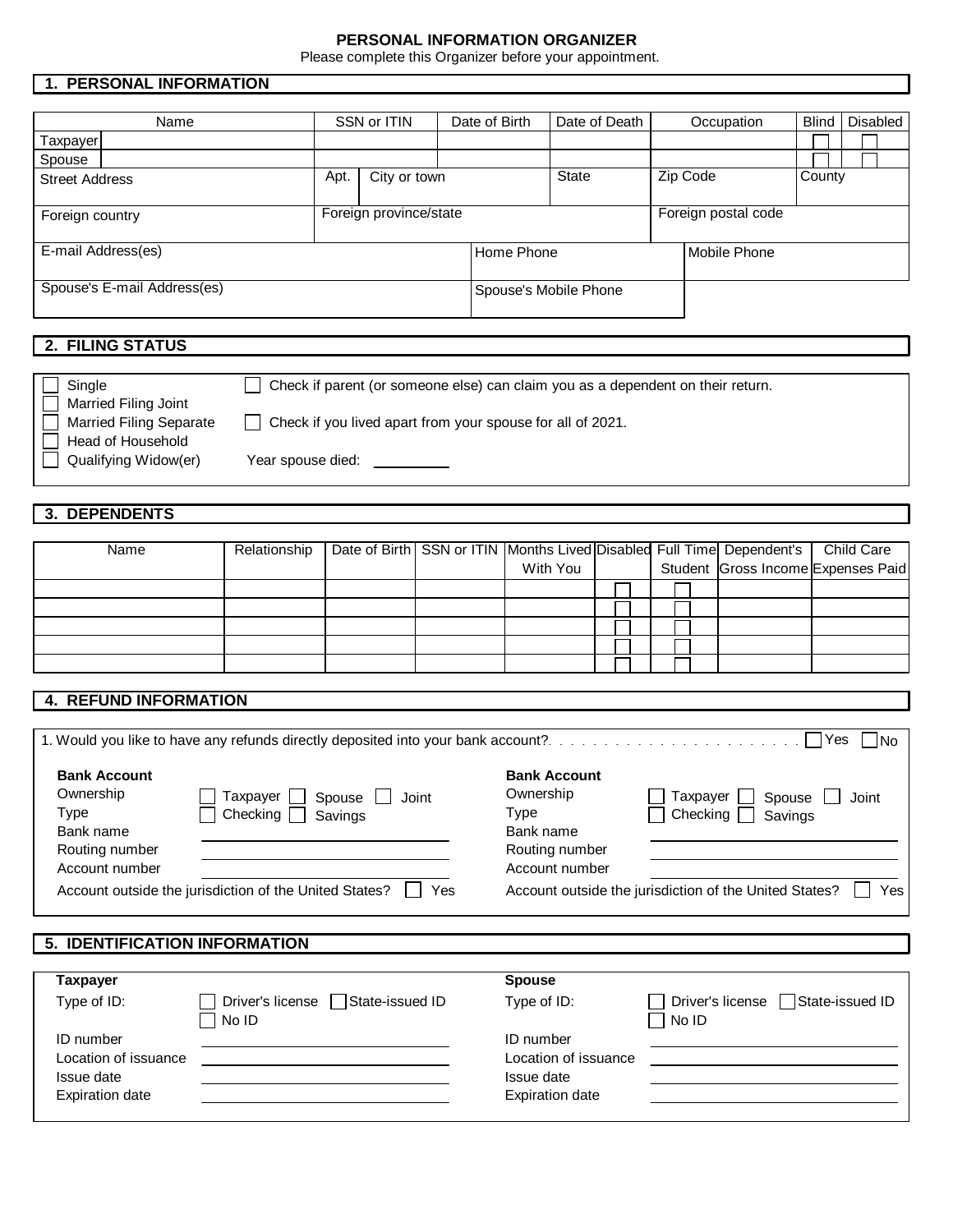## **PERSONAL INFORMATION ORGANIZER**

Please complete this Organizer before your appointment.

| <b>6. HEALTH CARE INFORMATION</b> |                                                                                                      |                                                 |
|-----------------------------------|------------------------------------------------------------------------------------------------------|-------------------------------------------------|
|                                   |                                                                                                      |                                                 |
|                                   | Please indicate where you received your health insurance from for all members of your tax household. |                                                 |
| ⊤Employer                         | Government-Sponsored Marketplace                                                                     | Private Exchange (Individual Insurance Company) |

| 7. MISCELLANEOUS PERSONAL INFORMATION QUESTIONS                                                                     |        |
|---------------------------------------------------------------------------------------------------------------------|--------|
|                                                                                                                     |        |
| 1. Check the applicable boxes if you wish to contribute \$3 to the Presidential Election campaign fund.<br>Taxpayer | Spouse |
|                                                                                                                     | l No   |
|                                                                                                                     |        |
|                                                                                                                     | No     |
| 4. Have you received any notices or correspondences from the IRS or state in the past 3 tax years? TYes             | l No   |
| 5. Do you have any children age 18 or under (or student under age 24) who had unearned income of more               |        |
|                                                                                                                     | No     |
| 6. If any of your children are required to file a return, do you elect to report your child's interest and          |        |
|                                                                                                                     | No     |
|                                                                                                                     | l No   |
| 8. If age 65 or older, do you want to file Form 1040-SR, U.S. Tax Return for Seniors, instead of Form 1040?   Yes   | ∣No    |

## **8. COMMENTS**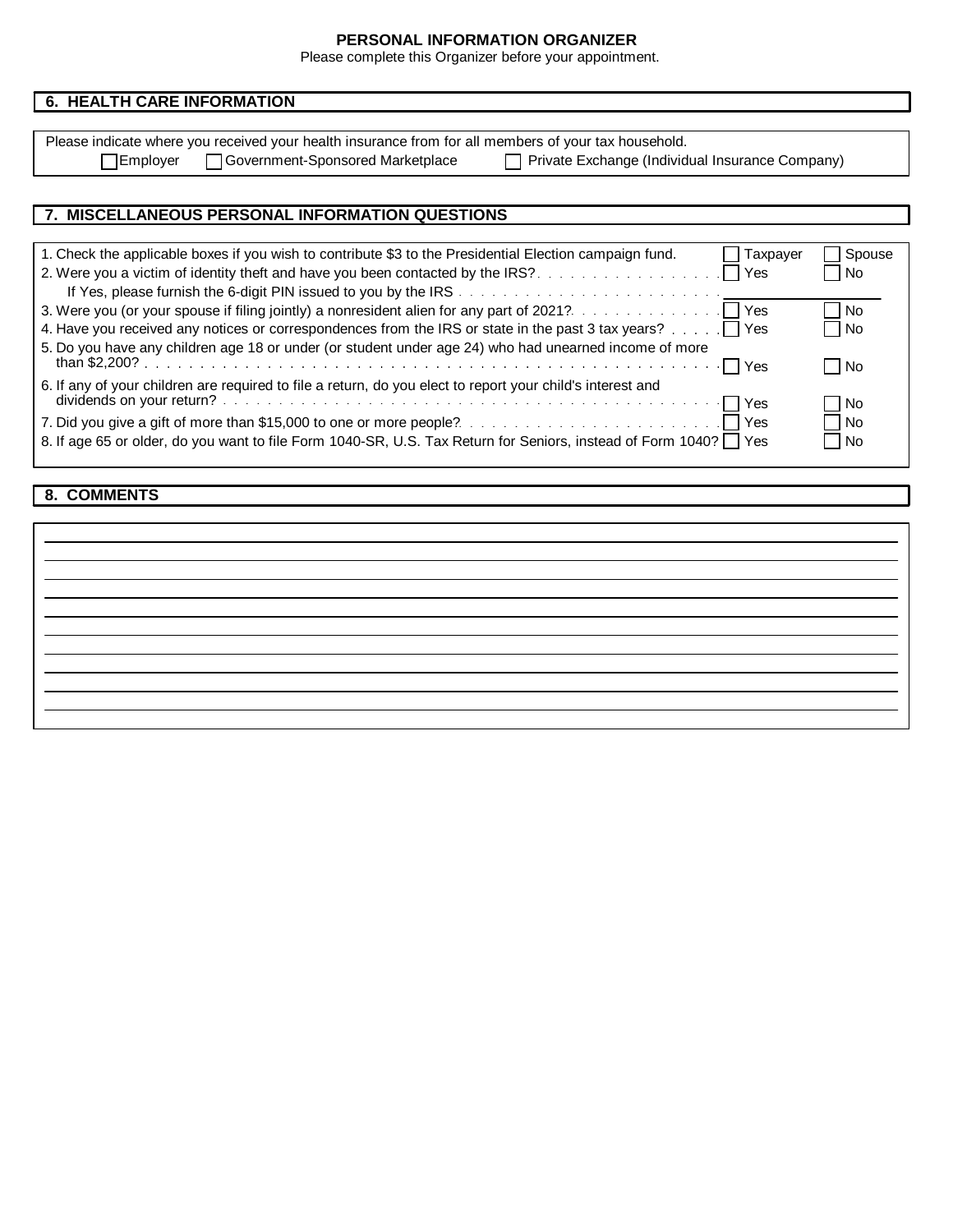#### **INCOME ORGANIZER**

Please complete this Organizer before your appointment.

Business, Farm and Rental and Royalty Income or Loss Organizers are on separate pages.

| 1. WAGE AND SALARY INFORMATION |  |
|--------------------------------|--|
|--------------------------------|--|

| Attach W-2s:                                                         |                 |  |
|----------------------------------------------------------------------|-----------------|--|
| <b>Employer Name</b>                                                 | Taxpayer Spouse |  |
|                                                                      |                 |  |
| Unreported tip income received: [11] Unreported tip income received: |                 |  |

### **2. INTEREST AND DIVIDEND INCOME**

| Attach 1099-INT, 1099-DIV or other statements |                 |  |
|-----------------------------------------------|-----------------|--|
| Payer Name                                    | Taxpayer Spouse |  |
|                                               |                 |  |
|                                               |                 |  |
|                                               |                 |  |
|                                               |                 |  |
|                                               |                 |  |
|                                               |                 |  |
|                                               |                 |  |
|                                               |                 |  |
|                                               |                 |  |
|                                               |                 |  |
|                                               |                 |  |

### **3. RETIREMENT DISTRIBUTIONS**

| l Attach 1099-R & 5498                             |     | Roth Other |                 |    |
|----------------------------------------------------|-----|------------|-----------------|----|
| Payer Name                                         | IRA | IRA.       | Taxpayer Spouse |    |
|                                                    |     |            |                 |    |
|                                                    |     |            |                 |    |
|                                                    |     |            |                 |    |
|                                                    |     |            |                 |    |
|                                                    |     |            |                 |    |
|                                                    |     |            |                 |    |
| Attach SSA 1099 or RRB 1099                        |     |            | Yes             | No |
| Did you receive social security benefits? $\ldots$ |     |            |                 |    |
| Did you receive railroad retirement benefits?      |     |            |                 |    |
|                                                    |     |            |                 |    |

| 7. MISCELLANEOUS INCOME QUESTIONS                                                                                                    |
|--------------------------------------------------------------------------------------------------------------------------------------|
|                                                                                                                                      |
|                                                                                                                                      |
|                                                                                                                                      |
| 3. Do you have a health savings account (HSA), Archer MSA or Medicare Advantage (MA) MSA?<br>Subset 2010 MSA?<br>The Second Yes Dino |
|                                                                                                                                      |
|                                                                                                                                      |
|                                                                                                                                      |

## **4. SCHEDULE K-1 INCOME (1065, 1120-S AND 1041)**

| Attach K-1s: |                 |  |
|--------------|-----------------|--|
| Payer Name   | Taxpayer Spouse |  |
|              |                 |  |
|              |                 |  |
|              |                 |  |
|              |                 |  |
|              |                 |  |

#### **5. CAPITAL GAINS AND LOSSES**

| Attach 1099-Bs: |                 |  |
|-----------------|-----------------|--|
| Payer Name      | Taxpayer Spouse |  |
|                 |                 |  |
|                 |                 |  |
|                 |                 |  |
|                 |                 |  |
|                 |                 |  |
|                 |                 |  |

## **6. OTHER INCOME**

| <b>Description</b>                            | <b>Amount</b> |
|-----------------------------------------------|---------------|
| State income tax refund                       |               |
| Alimony received                              |               |
| Date of original divorce/separation agreement |               |
| Unemployment compensation                     |               |
| Gambling winnings                             |               |
| Jury pay                                      |               |
| Hobby income                                  |               |
| Scholarships (grants)                         |               |
| <b>NOL Carryforward</b>                       |               |
| Child support                                 |               |
|                                               |               |
|                                               |               |
|                                               |               |
|                                               |               |
|                                               |               |
|                                               |               |
|                                               |               |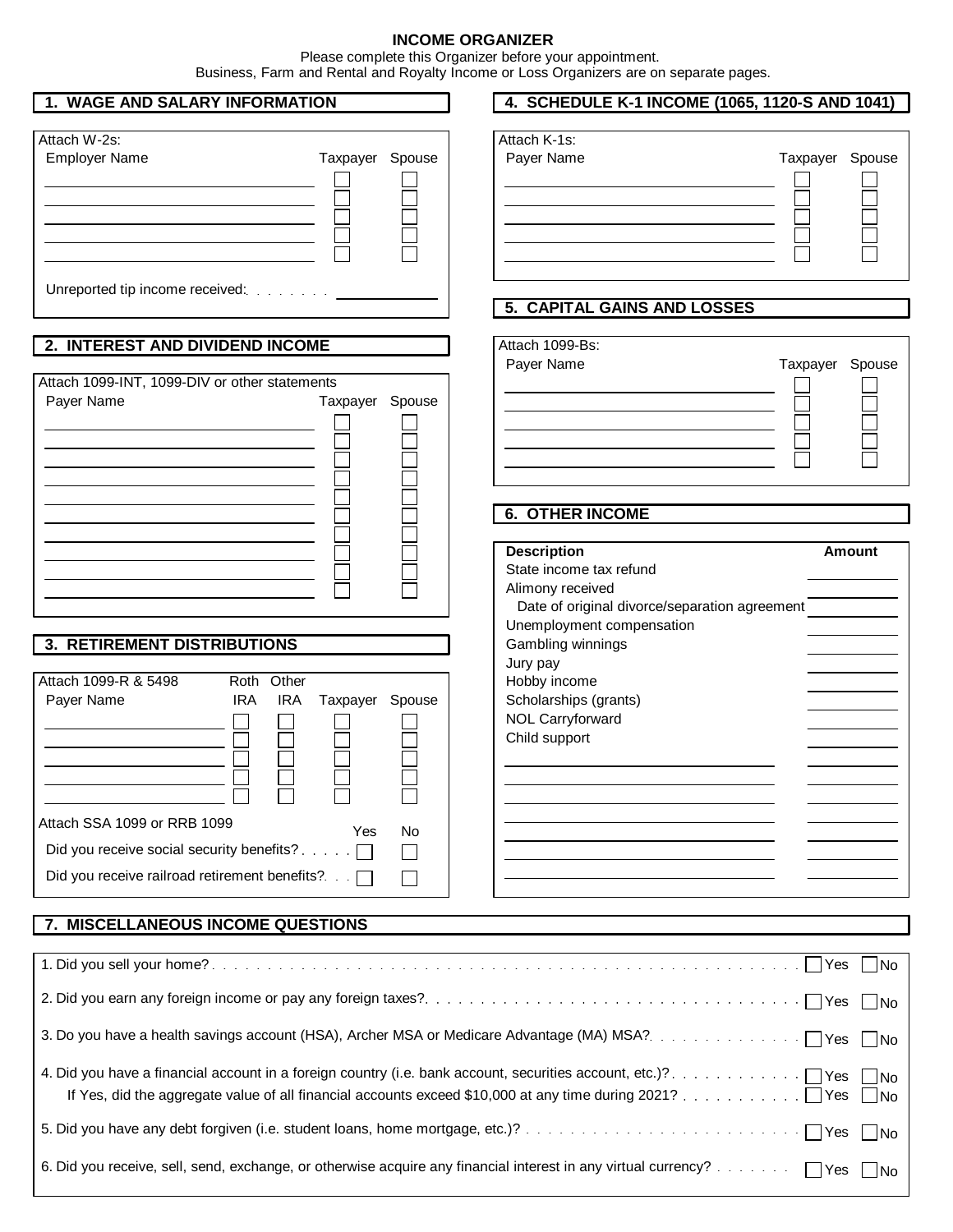| <b>BUSINESS INCOME AND EXPENSES (Schedule C)</b>                                                                                                                                                                                         |                           |           |                         |           |                                                                                                                                                                                                                                      |      |                         |                    |  |
|------------------------------------------------------------------------------------------------------------------------------------------------------------------------------------------------------------------------------------------|---------------------------|-----------|-------------------------|-----------|--------------------------------------------------------------------------------------------------------------------------------------------------------------------------------------------------------------------------------------|------|-------------------------|--------------------|--|
| Indicate the owner of this business:<br><b>Business Name:</b>                                                                                                                                                                            | $\mathbf{L}$              | Taxpayer  |                         | Spouse    | Joint                                                                                                                                                                                                                                |      |                         |                    |  |
| Business product or service:                                                                                                                                                                                                             |                           |           |                         |           |                                                                                                                                                                                                                                      |      |                         |                    |  |
| <b>Business Address:</b>                                                                                                                                                                                                                 |                           |           |                         |           |                                                                                                                                                                                                                                      |      |                         |                    |  |
| City, State, and Zip Code:                                                                                                                                                                                                               |                           |           |                         |           |                                                                                                                                                                                                                                      |      |                         |                    |  |
| Did you start or acquire this business during 2021? Ves                                                                                                                                                                                  |                           |           |                         | $\neg$ No |                                                                                                                                                                                                                                      |      |                         |                    |  |
| Accounting Method:                                                                                                                                                                                                                       |                           |           |                         |           | □ Cash □ Accrual □ Other (describe)                                                                                                                                                                                                  |      |                         |                    |  |
| Method used to value inventory:                                                                                                                                                                                                          | Cost                      |           |                         |           | Lower of cost or market $\Box$ Other (describe)                                                                                                                                                                                      |      |                         |                    |  |
| <b>Income and Cost of Goods Sold</b>                                                                                                                                                                                                     |                           |           |                         |           |                                                                                                                                                                                                                                      |      | 2021 Amount             | 2020 Amount        |  |
| Returns and allowances with the contract of the contract of the contract of the contract of the contract of the                                                                                                                          |                           |           |                         |           |                                                                                                                                                                                                                                      |      |                         |                    |  |
|                                                                                                                                                                                                                                          |                           |           |                         |           |                                                                                                                                                                                                                                      |      |                         |                    |  |
|                                                                                                                                                                                                                                          |                           |           |                         |           |                                                                                                                                                                                                                                      |      |                         |                    |  |
|                                                                                                                                                                                                                                          |                           |           |                         |           |                                                                                                                                                                                                                                      |      |                         |                    |  |
|                                                                                                                                                                                                                                          |                           |           |                         |           |                                                                                                                                                                                                                                      |      |                         |                    |  |
| Materials and supplies with a contract of the contract of the contract of the contract of                                                                                                                                                |                           |           |                         |           |                                                                                                                                                                                                                                      |      |                         |                    |  |
|                                                                                                                                                                                                                                          |                           |           |                         |           |                                                                                                                                                                                                                                      |      |                         |                    |  |
| Inventory at end of year end can be an account of the contract of the contract of the contract of the contract of the contract of the contract of the contract of the contract of the contract of the contract of the contract           |                           |           |                         |           |                                                                                                                                                                                                                                      |      |                         |                    |  |
| <b>Expenses</b>                                                                                                                                                                                                                          | 2021 Amount   2020 Amount |           |                         |           |                                                                                                                                                                                                                                      |      | 2021 Amount 2020 Amount |                    |  |
| Advertising                                                                                                                                                                                                                              |                           |           |                         |           | Wages                                                                                                                                                                                                                                |      |                         |                    |  |
| Commissions and fees                                                                                                                                                                                                                     |                           |           |                         |           | Other:                                                                                                                                                                                                                               |      |                         |                    |  |
| Contract labor                                                                                                                                                                                                                           |                           |           |                         |           |                                                                                                                                                                                                                                      |      |                         |                    |  |
| Depletion                                                                                                                                                                                                                                |                           |           |                         |           |                                                                                                                                                                                                                                      |      |                         |                    |  |
| Employee benefits.                                                                                                                                                                                                                       |                           |           |                         |           |                                                                                                                                                                                                                                      |      |                         |                    |  |
| Insurance (other than health)                                                                                                                                                                                                            |                           |           |                         |           |                                                                                                                                                                                                                                      |      |                         |                    |  |
| Mortgage interest                                                                                                                                                                                                                        |                           |           |                         |           |                                                                                                                                                                                                                                      |      |                         |                    |  |
| Other interest.                                                                                                                                                                                                                          |                           |           |                         |           |                                                                                                                                                                                                                                      |      |                         |                    |  |
| Legal and professional fees                                                                                                                                                                                                              |                           |           |                         |           |                                                                                                                                                                                                                                      |      |                         |                    |  |
| Office expenses <b>Container and Street and Street and Street</b>                                                                                                                                                                        |                           |           |                         |           |                                                                                                                                                                                                                                      |      |                         |                    |  |
| Pension and profit sharing                                                                                                                                                                                                               |                           |           |                         |           |                                                                                                                                                                                                                                      |      |                         |                    |  |
| Rent - Vehicle, machinery                                                                                                                                                                                                                |                           |           |                         |           |                                                                                                                                                                                                                                      |      |                         |                    |  |
| Rent - Other                                                                                                                                                                                                                             |                           |           |                         |           |                                                                                                                                                                                                                                      |      |                         |                    |  |
| Repairs and maintenance                                                                                                                                                                                                                  |                           |           |                         |           |                                                                                                                                                                                                                                      |      |                         |                    |  |
|                                                                                                                                                                                                                                          |                           |           |                         |           |                                                                                                                                                                                                                                      |      |                         |                    |  |
| Supplies.<br>Taxes and licenses [11, 11, 11]                                                                                                                                                                                             |                           |           |                         |           |                                                                                                                                                                                                                                      |      |                         |                    |  |
|                                                                                                                                                                                                                                          |                           |           |                         |           |                                                                                                                                                                                                                                      |      |                         |                    |  |
| Travel                                                                                                                                                                                                                                   |                           |           |                         |           |                                                                                                                                                                                                                                      |      |                         |                    |  |
| Meals and entertainment                                                                                                                                                                                                                  |                           |           |                         |           |                                                                                                                                                                                                                                      |      |                         |                    |  |
| Utilities. <b>Example 20</b> Service and the <b>Material Service</b> 20 Service 20 Service 20 Service 20 Service 20 Service 20 Service 20 Service 20 Service 20 Service 20 Service 20 Service 20 Service 20 Service 20 Service 20 Servic |                           |           |                         |           |                                                                                                                                                                                                                                      |      |                         |                    |  |
| <b>Vehicle Information</b>                                                                                                                                                                                                               |                           |           |                         |           |                                                                                                                                                                                                                                      |      |                         |                    |  |
| Vehicle description                                                                                                                                                                                                                      |                           |           |                         |           |                                                                                                                                                                                                                                      |      | Cost or basis           |                    |  |
| <b>Business miles</b>                                                                                                                                                                                                                    |                           |           |                         |           |                                                                                                                                                                                                                                      |      | Other miles             |                    |  |
| Actual expenses such as gas, oil, repairs, etc                                                                                                                                                                                           |                           |           |                         |           |                                                                                                                                                                                                                                      |      |                         |                    |  |
| Sales, Purchases, and Disposition of Assets in 2021 (New clients, enclose detailed listing of all depreciable assets.)                                                                                                                   |                           |           |                         |           |                                                                                                                                                                                                                                      |      |                         |                    |  |
| Asset description                                                                                                                                                                                                                        |                           |           |                         |           | Date acquired   Purchase price                                                                                                                                                                                                       |      | Date sold               | <b>Sales Price</b> |  |
|                                                                                                                                                                                                                                          |                           |           |                         |           |                                                                                                                                                                                                                                      |      |                         |                    |  |
|                                                                                                                                                                                                                                          |                           |           |                         |           |                                                                                                                                                                                                                                      |      |                         |                    |  |
|                                                                                                                                                                                                                                          |                           |           |                         |           |                                                                                                                                                                                                                                      |      |                         |                    |  |
|                                                                                                                                                                                                                                          |                           |           |                         |           |                                                                                                                                                                                                                                      |      |                         |                    |  |
|                                                                                                                                                                                                                                          |                           |           |                         |           |                                                                                                                                                                                                                                      |      |                         |                    |  |
| <b>Business Use of Home</b>                                                                                                                                                                                                              |                           |           |                         |           |                                                                                                                                                                                                                                      |      |                         |                    |  |
|                                                                                                                                                                                                                                          |                           |           |                         |           |                                                                                                                                                                                                                                      |      |                         |                    |  |
| Was the home used as a day care facility? $\Box$ Yes $\Box$ No                                                                                                                                                                           |                           |           |                         |           | Date home placed in service                                                                                                                                                                                                          |      |                         |                    |  |
| <b>Casualty losses</b><br><u> 1986 - Andrea Station Barbara, am</u>                                                                                                                                                                      |                           | Insurance |                         |           |                                                                                                                                                                                                                                      | Rent |                         |                    |  |
| Mortgage interest                                                                                                                                                                                                                        |                           |           | Repairs and maintenance |           |                                                                                                                                                                                                                                      |      | FMV of home             |                    |  |
| Real estate taxes paid ___________                                                                                                                                                                                                       |                           |           |                         |           | Utilities and other expenses <b>with the set of the set of the set of the set of the set of the set of the set of the set of the set of the set of the set of the set of the set of the set of the set of the set of the set of </b> |      | Value of land           |                    |  |
| Carryover of unallowed expenses to 2021<br>Yes No (if yes, enter amount)                                                                                                                                                                 |                           |           |                         |           |                                                                                                                                                                                                                                      |      |                         |                    |  |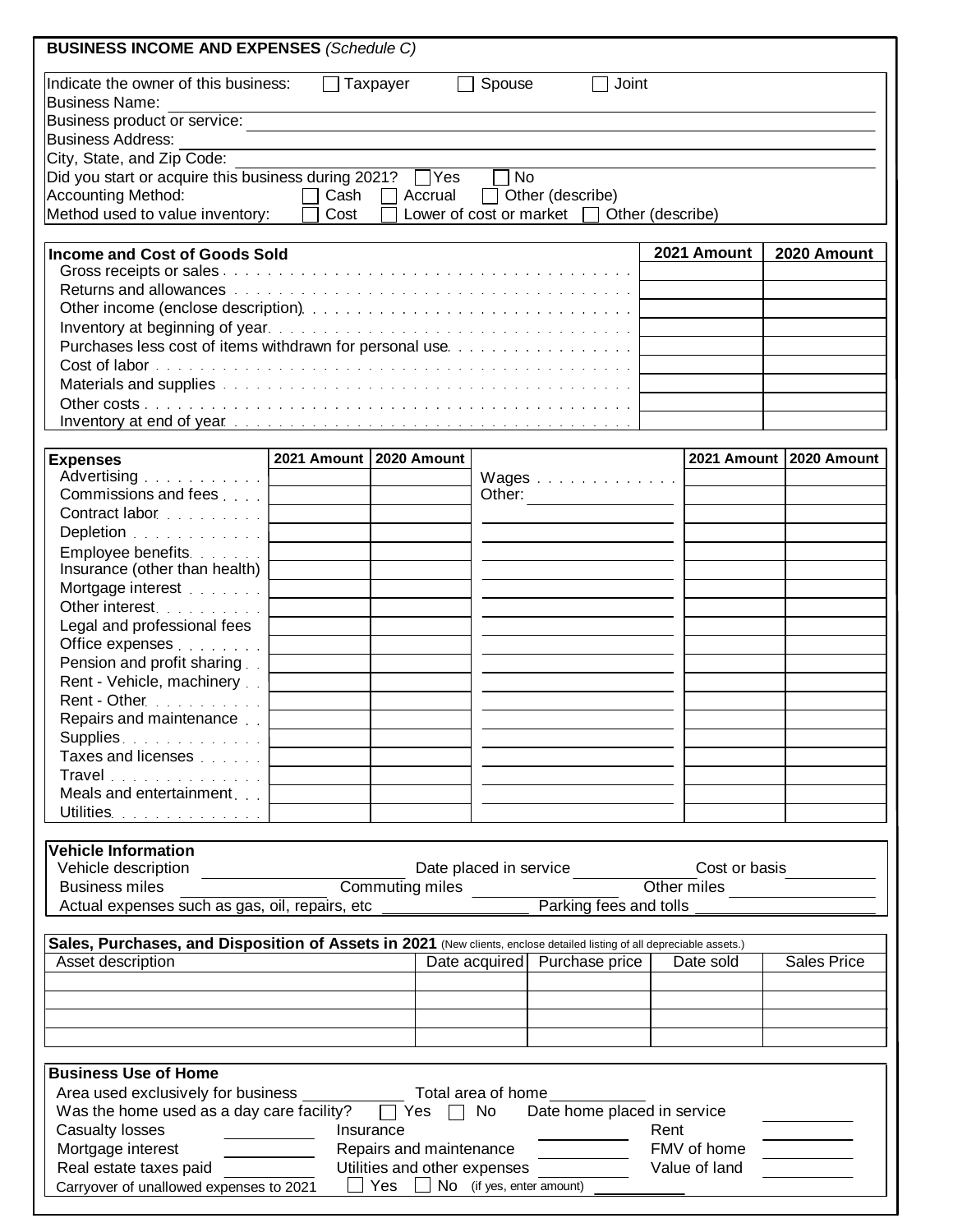| <b>PROFIT OR LOSS FROM FARMING</b> (Schedule F)                                                              |                         |               |               |                                              |    |             |                                       |
|--------------------------------------------------------------------------------------------------------------|-------------------------|---------------|---------------|----------------------------------------------|----|-------------|---------------------------------------|
| Indicate the owner of this farm: $\Box$ Taxpayer<br>Principal product                                        |                         | $\Box$ Spouse | $\Box$        | Joint                                        |    |             |                                       |
| Accounting Method: □ Cash □ Accrual                                                                          |                         |               |               |                                              |    |             |                                       |
| Did you materially participate in the operation of this farm during 2021?                                    |                         |               |               | ∣∣Yes                                        | No |             |                                       |
| <b>Income</b>                                                                                                |                         |               |               |                                              |    | 2021 Amount | 2020 Amount                           |
| Sales of livestock and other items bought for resale entertainment in the sale of the sales of livestock and |                         |               |               |                                              |    |             |                                       |
|                                                                                                              |                         |               |               |                                              |    |             |                                       |
| Sales of livestock, produce, grains, and other products you raised                                           |                         |               |               |                                              |    |             |                                       |
|                                                                                                              |                         |               |               |                                              |    |             |                                       |
|                                                                                                              |                         |               |               |                                              |    |             |                                       |
| Commodity Credit Corporation (CCC) loans reported under election.                                            |                         |               |               |                                              |    |             |                                       |
|                                                                                                              |                         |               |               |                                              |    |             |                                       |
| Crop insurance proceeds and disaster payments received in 2020.                                              |                         |               |               |                                              |    |             |                                       |
|                                                                                                              |                         |               |               |                                              |    |             |                                       |
|                                                                                                              |                         |               |               |                                              |    |             |                                       |
| Inventory of livestock, produce, etc. at beginning of year (accrual method only).                            |                         |               |               |                                              |    |             |                                       |
| Cost of livestock, produce, etc. purchased during year (accrual method only)                                 |                         |               |               |                                              |    |             |                                       |
| Inventory of livestock, produce, etc. at end of year (accrual method only)                                   |                         |               |               |                                              |    |             |                                       |
|                                                                                                              |                         |               |               |                                              |    |             |                                       |
| <b>Expenses</b>                                                                                              | 2021 Amount 2020 Amount |               |               |                                              |    | 2021 Amount | 2020 Amount                           |
| Chemicals                                                                                                    |                         |               |               | Seeds and plants purchased                   |    |             |                                       |
| Conservation                                                                                                 |                         |               |               | Storage and warehousing.                     |    |             |                                       |
| Custom hire                                                                                                  |                         |               |               | Supplies purchased <b>Supplies</b> purchased |    |             |                                       |
| Employee benefits.                                                                                           |                         |               |               | Taxes                                        |    |             |                                       |
| Feed purchased                                                                                               |                         |               |               | Utilities.                                   |    |             |                                       |
| Fertilizers and lime.                                                                                        |                         |               |               | Veterinary and breeding                      |    |             |                                       |
| Freight and trucking                                                                                         |                         |               |               | Other                                        |    |             |                                       |
| Gasoline, fuel, and oil.                                                                                     |                         |               |               |                                              |    |             |                                       |
| Insurance <i>manufacturers</i> and <i>manufacturers</i> and <i>manufacturers</i>                             |                         |               |               |                                              |    |             |                                       |
| Mortgage interest <b>Mortgage</b>                                                                            |                         |               |               |                                              |    |             |                                       |
| Other interest                                                                                               |                         |               |               |                                              |    |             |                                       |
| Labor hired                                                                                                  |                         |               |               |                                              |    |             |                                       |
| Pension and profit-sharing.                                                                                  |                         |               |               |                                              |    |             |                                       |
| Vehicles and machinery rent                                                                                  |                         |               |               |                                              |    |             |                                       |
| Other rentals                                                                                                |                         |               |               |                                              |    |             |                                       |
| Repairs and maintenance [11]                                                                                 |                         |               |               |                                              |    |             |                                       |
|                                                                                                              |                         |               |               |                                              |    |             |                                       |
| <b>Vehicle Information</b>                                                                                   |                         |               |               |                                              |    |             |                                       |
| Vehicle description__________________________                                                                |                         |               |               | Date placed in service ______________        |    |             | Cost or basis <b>Cost of Languary</b> |
| Business miles _____________________                                                                         |                         |               |               |                                              |    |             |                                       |
|                                                                                                              |                         |               |               |                                              |    |             |                                       |
|                                                                                                              |                         |               |               |                                              |    |             |                                       |
| Sales, Purchases, and Disposition of Assets in 2021                                                          |                         |               |               |                                              |    |             |                                       |
| (New clients, enclose detailed listing of all depreciable assets.)                                           |                         |               |               |                                              |    |             |                                       |
| Asset description                                                                                            |                         |               | Date acquired | Purchase price                               |    | Date sold   | Sales price                           |
|                                                                                                              |                         |               |               |                                              |    |             |                                       |
|                                                                                                              |                         |               |               |                                              |    |             |                                       |
|                                                                                                              |                         |               |               |                                              |    |             |                                       |
|                                                                                                              |                         |               |               |                                              |    |             |                                       |
|                                                                                                              |                         |               |               |                                              |    |             |                                       |
|                                                                                                              |                         |               |               |                                              |    |             |                                       |
|                                                                                                              |                         |               |               |                                              |    |             |                                       |
|                                                                                                              |                         |               |               |                                              |    |             |                                       |
|                                                                                                              |                         |               |               |                                              |    |             |                                       |
|                                                                                                              |                         |               |               |                                              |    |             |                                       |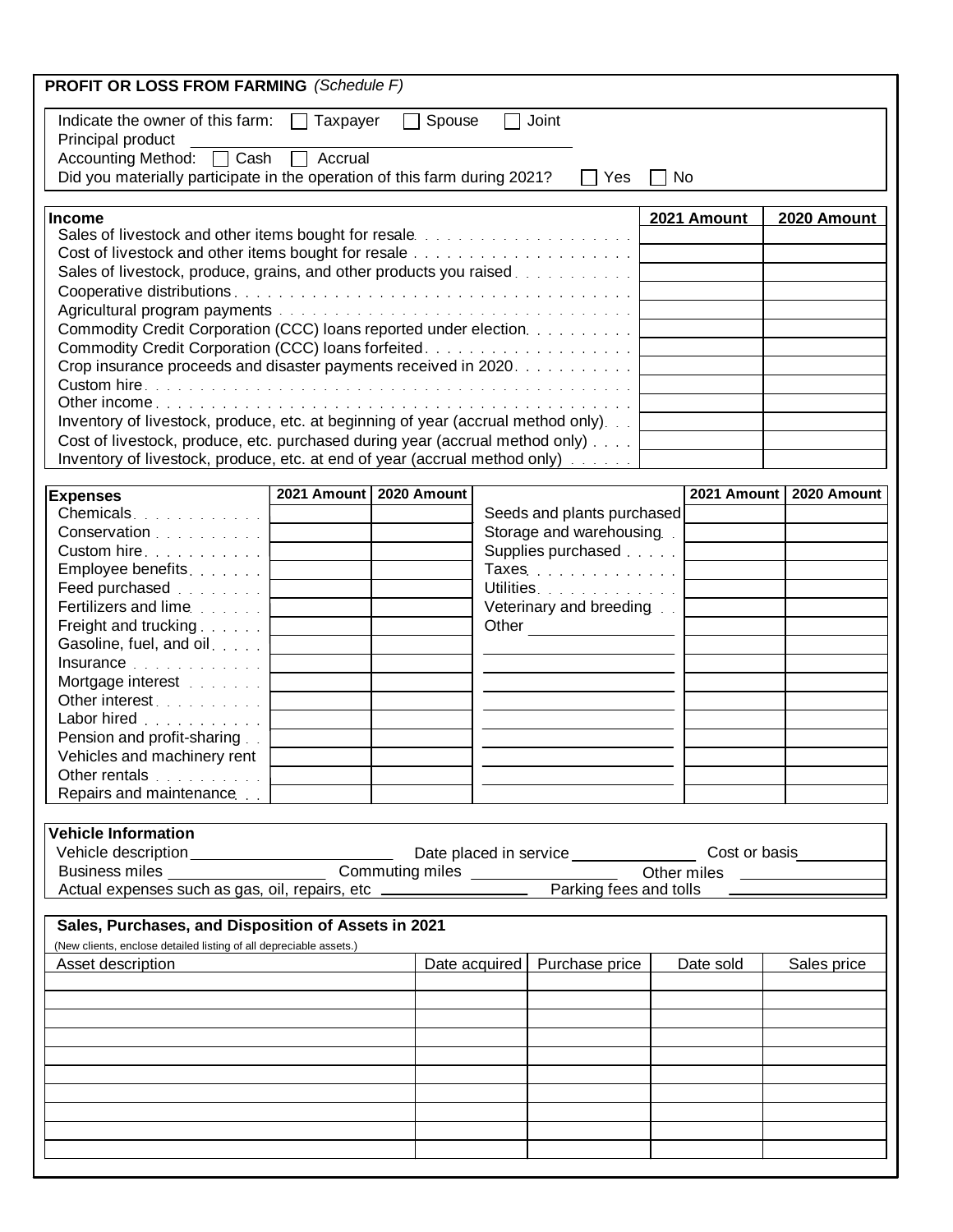| RENTAL AND ROYALTY INCOME AND EXPENSES (Schedule E, pg 1)                                                                                                                                                         |                 |               |                |             |             |
|-------------------------------------------------------------------------------------------------------------------------------------------------------------------------------------------------------------------|-----------------|---------------|----------------|-------------|-------------|
| Indicate the owner of this property:                                                                                                                                                                              | $\Box$ Taxpayer | $\Box$ Spouse | Joint          |             |             |
|                                                                                                                                                                                                                   |                 |               |                |             |             |
| Location of property                                                                                                                                                                                              |                 |               |                |             |             |
| Did you or your family use this property during the tax year for personal purposes for more                                                                                                                       |                 |               |                |             |             |
| than the greater of: (a) 14 days, or (b) 10% of the total days rented at fair market value?                                                                                                                       |                 |               |                | Yes         | No.         |
| Did you meet the Active Participation requirements for this property?<br>(To meet these requirements, you must have participated in making management decisions or arranged for                                   |                 |               |                | Yes         | No          |
| others to provide services in a significant and bona fide sense. Such management decisions include approving<br>new tenants, deciding on rental terms, approving repair expenditures, or other similar decisions) |                 |               |                |             |             |
| Was this property fully disposed of during 2021?                                                                                                                                                                  |                 |               |                | Yes         | <b>No</b>   |
| <b>Income</b>                                                                                                                                                                                                     |                 |               |                | 2021 Amount | 2020 Amount |
|                                                                                                                                                                                                                   |                 |               |                |             |             |
|                                                                                                                                                                                                                   |                 |               |                |             |             |
|                                                                                                                                                                                                                   |                 |               |                |             |             |
| <b>Expenses</b>                                                                                                                                                                                                   |                 |               |                | 2021 Amount | 2020 Amount |
|                                                                                                                                                                                                                   |                 |               |                |             |             |
|                                                                                                                                                                                                                   |                 |               |                |             |             |
|                                                                                                                                                                                                                   |                 |               |                |             |             |
|                                                                                                                                                                                                                   |                 |               |                |             |             |
|                                                                                                                                                                                                                   |                 |               |                |             |             |
|                                                                                                                                                                                                                   |                 |               |                |             |             |
|                                                                                                                                                                                                                   |                 |               |                |             |             |
|                                                                                                                                                                                                                   |                 |               |                |             |             |
|                                                                                                                                                                                                                   |                 |               |                |             |             |
|                                                                                                                                                                                                                   |                 |               |                |             |             |
|                                                                                                                                                                                                                   |                 |               |                |             |             |
|                                                                                                                                                                                                                   |                 |               |                |             |             |
|                                                                                                                                                                                                                   |                 |               |                |             |             |
| Other                                                                                                                                                                                                             |                 |               |                |             |             |
|                                                                                                                                                                                                                   |                 |               |                |             |             |
|                                                                                                                                                                                                                   |                 |               |                |             |             |
|                                                                                                                                                                                                                   |                 |               |                |             |             |
|                                                                                                                                                                                                                   |                 |               |                |             |             |
|                                                                                                                                                                                                                   |                 |               |                |             |             |
|                                                                                                                                                                                                                   |                 |               |                |             |             |
|                                                                                                                                                                                                                   |                 |               |                |             |             |
| Vehicle Information                                                                                                                                                                                               |                 |               |                |             |             |
|                                                                                                                                                                                                                   |                 |               |                |             |             |
|                                                                                                                                                                                                                   |                 |               |                |             |             |
|                                                                                                                                                                                                                   |                 |               |                |             |             |
|                                                                                                                                                                                                                   |                 |               |                |             |             |
| Travel expenses _________________                                                                                                                                                                                 |                 |               |                |             |             |
|                                                                                                                                                                                                                   |                 |               |                |             |             |
| Sales, Purchases, and Disposition of Assets in 2021                                                                                                                                                               |                 |               |                |             |             |
| (New clients, enclose detailed listing of all depreciable assets.)                                                                                                                                                |                 |               |                |             |             |
| Asset description                                                                                                                                                                                                 |                 | Date acquired | Purchase price | Date sold   | Sales price |
|                                                                                                                                                                                                                   |                 |               |                |             |             |
|                                                                                                                                                                                                                   |                 |               |                |             |             |
|                                                                                                                                                                                                                   |                 |               |                |             |             |
|                                                                                                                                                                                                                   |                 |               |                |             |             |
|                                                                                                                                                                                                                   |                 |               |                |             |             |
|                                                                                                                                                                                                                   |                 |               |                |             |             |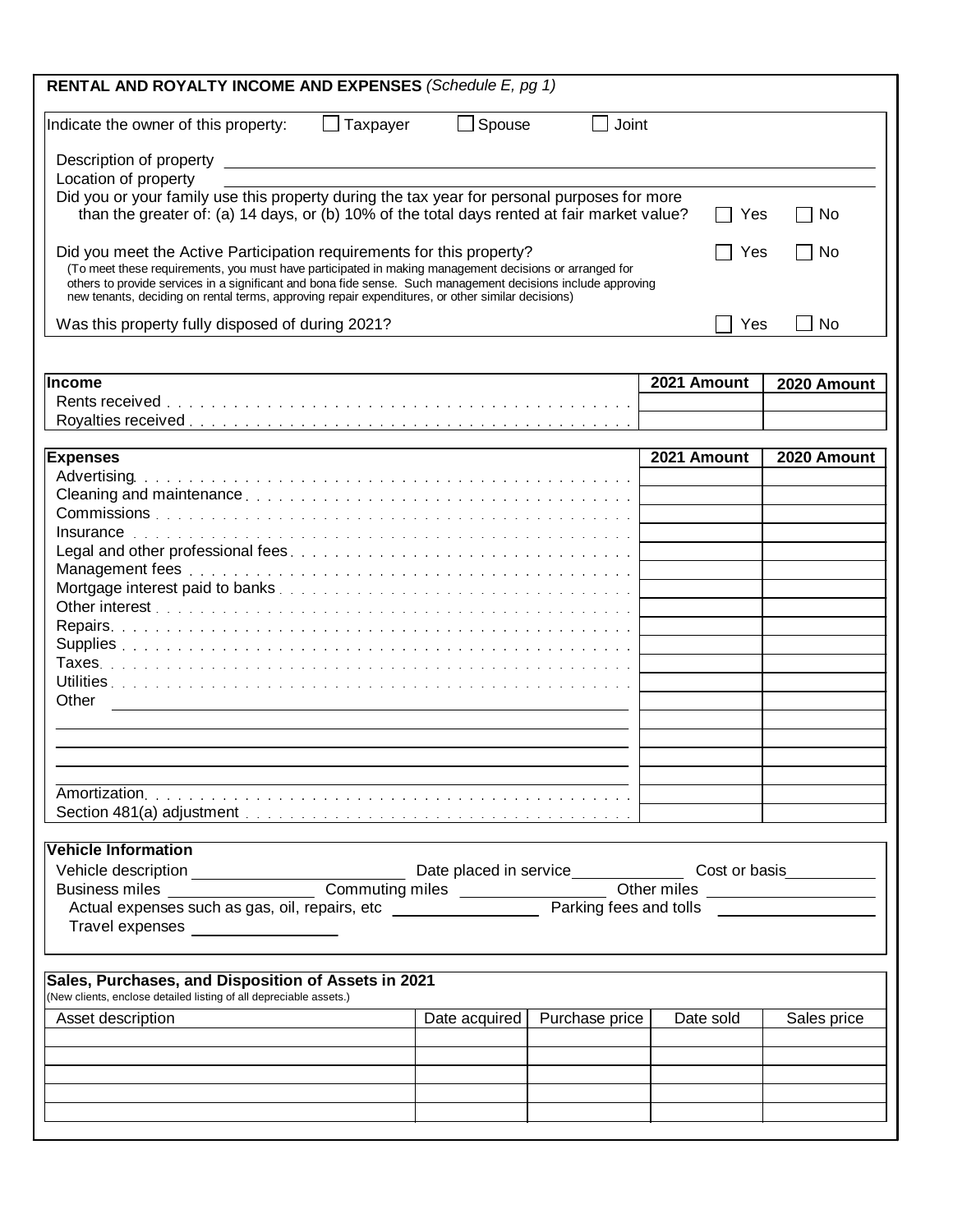| <b>FARM RENTAL INCOME AND EXPENSES (Form 4835)</b>                                                                                                                                                                             |             |                 |                                              |                        |               |             |
|--------------------------------------------------------------------------------------------------------------------------------------------------------------------------------------------------------------------------------|-------------|-----------------|----------------------------------------------|------------------------|---------------|-------------|
| Indicate the owner of this farm rental:                                                                                                                                                                                        |             | $\Box$ Taxpayer | $\Box$ Spouse                                | Joint                  |               |             |
| Property description:                                                                                                                                                                                                          |             |                 |                                              |                        |               |             |
| Did you actively participate in the operation of this farm rental during 2021?                                                                                                                                                 |             |                 |                                              | $\Box$ Yes             | $\perp$<br>No |             |
| <b>Income</b>                                                                                                                                                                                                                  |             |                 |                                              |                        | 2021 Amount   | 2020 Amount |
| Income from the production of livestock, produce, grains, and other crops                                                                                                                                                      |             |                 |                                              |                        |               |             |
|                                                                                                                                                                                                                                |             |                 |                                              |                        |               |             |
| Agricultural program payments with a subsequent of the set of the set of the set of the set of the set of the<br>Commodity Credit Corporation (CCC) loans reported under election.                                             |             |                 |                                              |                        |               |             |
|                                                                                                                                                                                                                                |             |                 |                                              |                        |               |             |
| Crop insurance proceeds and federal crop disaster payments received in 2021                                                                                                                                                    |             |                 |                                              |                        |               |             |
| Other income                                                                                                                                                                                                                   |             |                 |                                              |                        |               |             |
|                                                                                                                                                                                                                                |             |                 |                                              |                        |               |             |
| <b>Expenses</b><br>Chemicals                                                                                                                                                                                                   | 2021 Amount | 2020 Amount     | Seeds and plants purchased                   |                        | 2021 Amount   | 2020 Amount |
| Conservation 1                                                                                                                                                                                                                 |             |                 | Storage and warehousing                      |                        |               |             |
| Custom hire                                                                                                                                                                                                                    |             |                 | Supplies purchased <b>Supplies</b> purchased |                        |               |             |
| Employee benefits                                                                                                                                                                                                              |             |                 | Taxes.                                       |                        |               |             |
| Feed purchased <b>Feed Feed purchased</b>                                                                                                                                                                                      |             |                 | Utilities                                    |                        |               |             |
| Fertilizers and lime.                                                                                                                                                                                                          |             |                 | Veterinary and breeding                      |                        |               |             |
| Freight and trucking                                                                                                                                                                                                           |             |                 | Other                                        |                        |               |             |
| Gasoline, fuel, and oil                                                                                                                                                                                                        |             |                 |                                              |                        |               |             |
| Insurance research and the set of the set of the set of the set of the set of the set of the set of the set of the set of the set of the set of the set of the set of the set of the set of the set of the set of the set of t |             |                 |                                              |                        |               |             |
| Mortgage interest.                                                                                                                                                                                                             |             |                 |                                              |                        |               |             |
| Other interest                                                                                                                                                                                                                 |             |                 |                                              |                        |               |             |
| Labor hired                                                                                                                                                                                                                    |             |                 |                                              |                        |               |             |
| Pension and profit-sharing                                                                                                                                                                                                     |             |                 |                                              |                        |               |             |
| Vehicles and machinery rent                                                                                                                                                                                                    |             |                 | Amortization.                                |                        |               |             |
| Other rentals                                                                                                                                                                                                                  |             |                 | 263A Preproductive exp.                      |                        |               |             |
| Repairs and maintenance.                                                                                                                                                                                                       |             |                 | Sec. $481(a)$ exp. $\ldots$                  |                        |               |             |
| <b>Vehicle Information</b>                                                                                                                                                                                                     |             |                 |                                              |                        |               |             |
| Vehicle description                                                                                                                                                                                                            |             |                 | Date placed in service                       |                        | Cost or basis |             |
| <b>Business miles</b>                                                                                                                                                                                                          |             | Commuting miles |                                              | Other miles            |               |             |
| Actual expenses such as gas, oil, repairs, etc                                                                                                                                                                                 |             |                 |                                              | Parking fees and tolls |               |             |
|                                                                                                                                                                                                                                |             |                 |                                              |                        |               |             |
| Sales, Purchases, and Disposition of Assets in 2021<br>(New clients, enclose detailed listing of all depreciable assets.)                                                                                                      |             |                 |                                              |                        |               |             |
| Asset description                                                                                                                                                                                                              |             |                 | Date acquired                                | Purchase price         | Date sold     | Sales price |
|                                                                                                                                                                                                                                |             |                 |                                              |                        |               |             |
|                                                                                                                                                                                                                                |             |                 |                                              |                        |               |             |
|                                                                                                                                                                                                                                |             |                 |                                              |                        |               |             |
|                                                                                                                                                                                                                                |             |                 |                                              |                        |               |             |
|                                                                                                                                                                                                                                |             |                 |                                              |                        |               |             |
|                                                                                                                                                                                                                                |             |                 |                                              |                        |               |             |
|                                                                                                                                                                                                                                |             |                 |                                              |                        |               |             |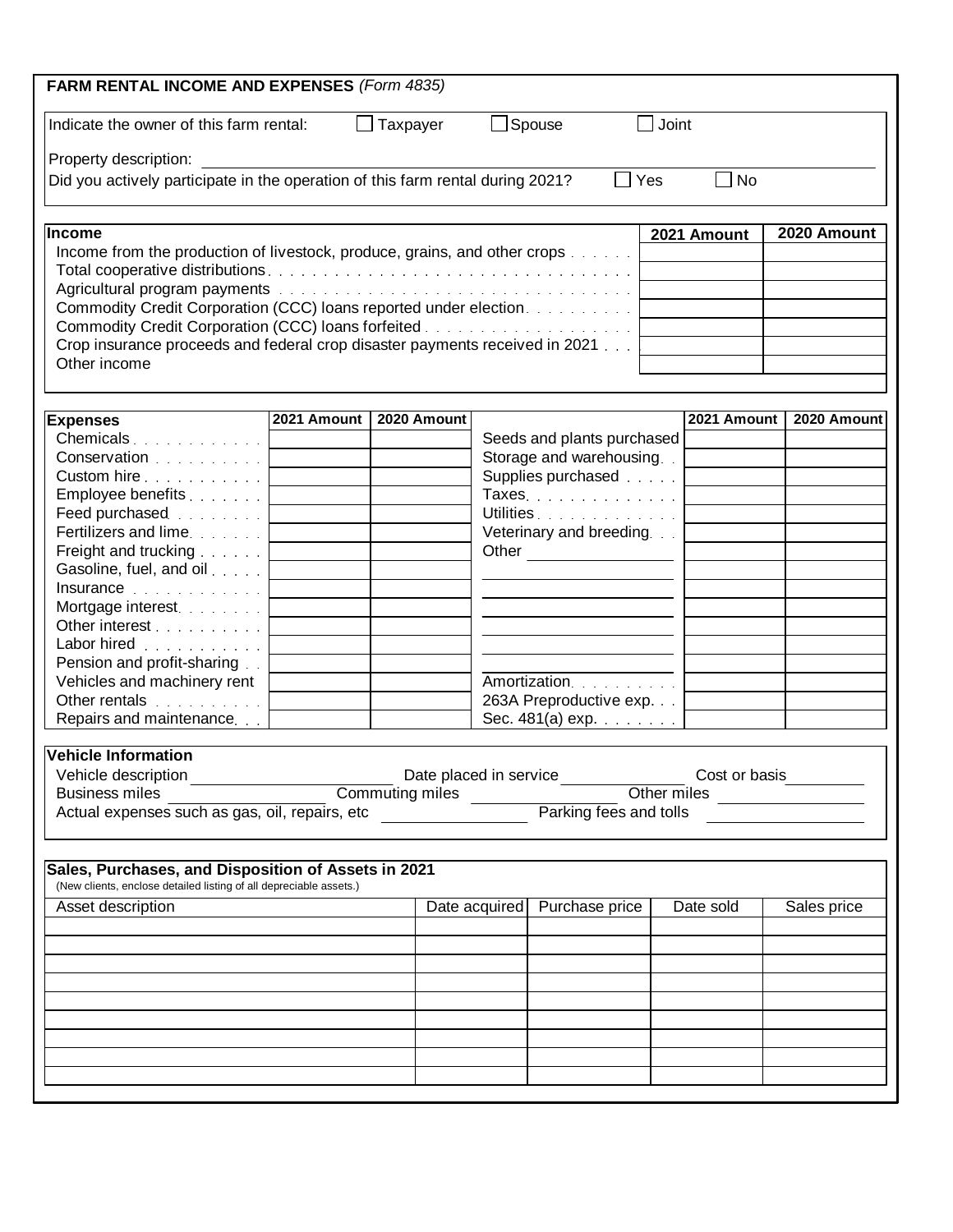# **DEDUCTIONS ORGANIZER**

Please complete this Organizer before your appointment. Itemized Deduction Organizers are on separate pages.

| <b>1. EDUCATION</b>                                                          |                                                                                                                   |  |  |                             |                                     |                                                                                 |                                                                                                                                                                                                                                                                                                                                                                                    |                                        |
|------------------------------------------------------------------------------|-------------------------------------------------------------------------------------------------------------------|--|--|-----------------------------|-------------------------------------|---------------------------------------------------------------------------------|------------------------------------------------------------------------------------------------------------------------------------------------------------------------------------------------------------------------------------------------------------------------------------------------------------------------------------------------------------------------------------|----------------------------------------|
| Attach 1098-Ts, 1098-E's and 1099-Q's:<br><b>Student Name</b>                | <b>Educational Institution</b>                                                                                    |  |  |                             |                                     | Student Loan<br>Fr So Jr Sr Oth Tuition & Fees Interest Paid                    | Books, Supplies<br>& Equipment 529 Plan<br><u> 1989 - John Harry Barn, mars and de Barn, mars and de Barn, mars and de Barn, mars and de Barn, mars and de</u><br><u> 1989 - Johann John Stone, mars eta industrial eta industrial eta industrial eta industrial eta industrial eta</u>                                                                                            |                                        |
| 2. JOB-RELATED MOVING EXPENSES<br>Description<br><b>3. IRA CONTRIBUTIONS</b> | Amount<br>Miles from old home to your new workplace ____________<br>Miles from old home to old workplace ________ |  |  | Description<br>Alimony paid | Date of original divorce/separation | <b>4. OTHER DEDUCTIONS</b><br>Qualified business net (loss) carryover from 2020 | Amount<br>Educator expenses. <u>.</u><br>Health Savings Account contributions Account 2014<br>Archer Medical Savings Account contributions<br>Jury duty repayment to employer <u>_____________</u><br>Foreign qualified housing expenses. ________________<br>Contributions to College 529 Savings Plan. . ______________<br>Qualified REIT dividends and PTP net (loss) carryover |                                        |
| Description                                                                  | Amount<br>Contributions to a Traditional IRA. _______________<br>5. MISCELLANEOUS DEDUCTION QUESTIONS             |  |  |                             |                                     |                                                                                 |                                                                                                                                                                                                                                                                                                                                                                                    |                                        |
|                                                                              |                                                                                                                   |  |  |                             |                                     |                                                                                 |                                                                                                                                                                                                                                                                                                                                                                                    | l IN <sub>O</sub><br>l IN <sub>o</sub> |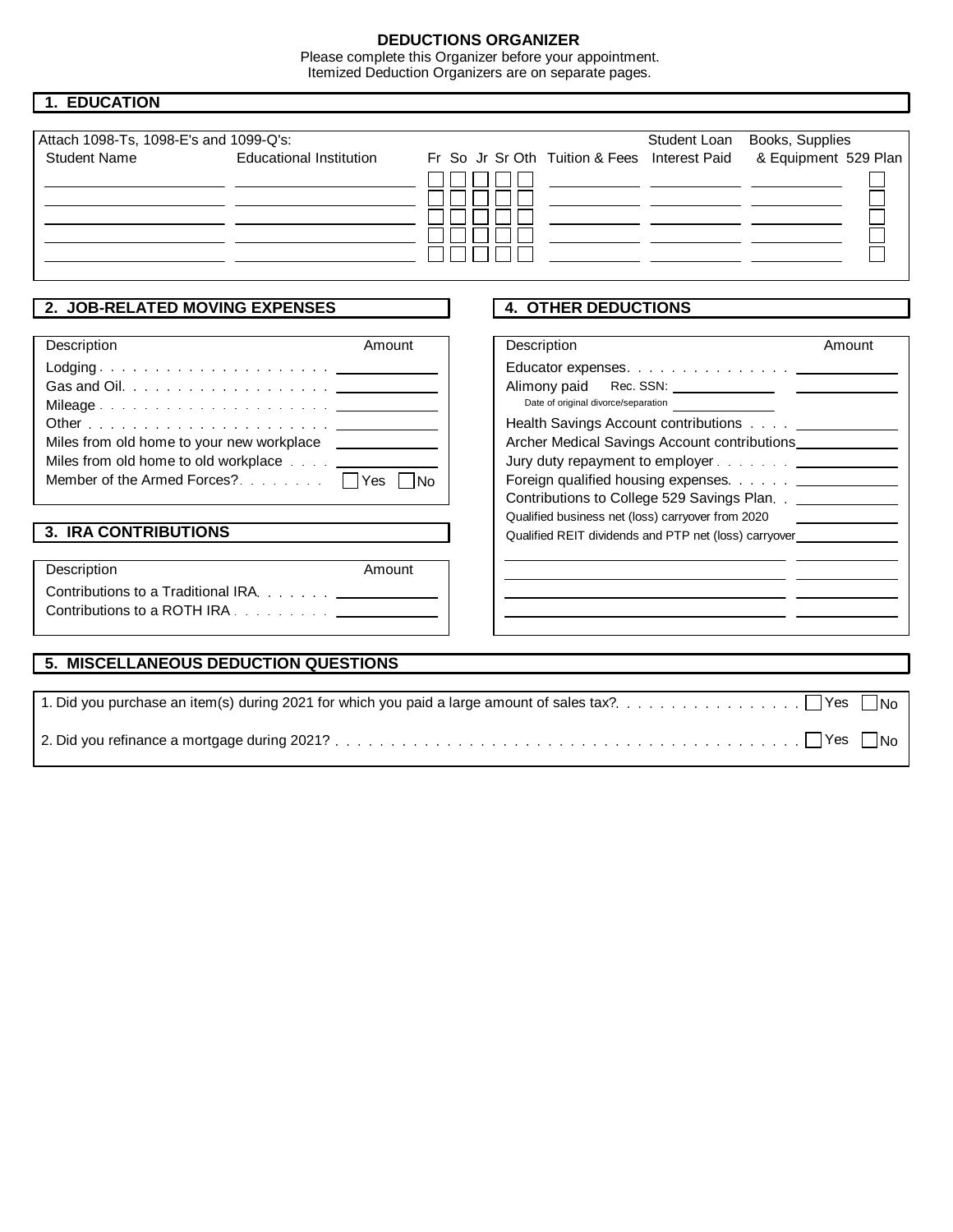| <b>Medical and Dental Expenses (not including reimbursements)</b>                                                                                                                                                              |            |             |                             | 2021<br>Amount | 2020<br><b>Amount</b> |
|--------------------------------------------------------------------------------------------------------------------------------------------------------------------------------------------------------------------------------|------------|-------------|-----------------------------|----------------|-----------------------|
| Medical/dental care insurance premiums (other than self-employed).                                                                                                                                                             |            |             |                             |                |                       |
| Medicare B and D premiums from SSA-1099 and RRB-1099-R                                                                                                                                                                         |            |             |                             |                |                       |
|                                                                                                                                                                                                                                |            |             |                             |                |                       |
| Doctor, dentist, and hospital fees entertainment and the contract of the contract of the contract of the contract of the contract of the contract of the contract of the contract of the contract of the contract of the contr |            |             |                             |                |                       |
|                                                                                                                                                                                                                                |            |             |                             |                |                       |
| Medical aids such as eyeglasses, contact lenses, and hearing aids.<br>Total transportation expenses between the contract of the contract of the contract of the Total Total and Total                                          |            |             |                             |                |                       |
|                                                                                                                                                                                                                                |            |             |                             |                |                       |
|                                                                                                                                                                                                                                |            |             |                             |                |                       |
|                                                                                                                                                                                                                                |            |             |                             |                |                       |
| <b>Taxes Paid</b>                                                                                                                                                                                                              |            |             |                             | 2021           | 2020                  |
|                                                                                                                                                                                                                                |            |             |                             | Amount         | <b>Amount</b>         |
| State and local income taxes paid (other than withholdings and estimates).                                                                                                                                                     |            |             |                             |                |                       |
|                                                                                                                                                                                                                                |            |             |                             |                |                       |
|                                                                                                                                                                                                                                |            |             |                             |                |                       |
| Personal state/local property taxes (list type of tax paid) _____________________                                                                                                                                              |            |             |                             |                |                       |
|                                                                                                                                                                                                                                |            |             |                             |                |                       |
| <b>Interest Paid</b>                                                                                                                                                                                                           |            |             |                             | 2021           | 2020                  |
|                                                                                                                                                                                                                                |            |             |                             | Amount         | <b>Amount</b>         |
| Home mortgage interest paid to financial institution (enclose Form 1098 or statement)                                                                                                                                          |            |             |                             |                |                       |
| Home mortgage interest paid to individual resonance and contract the mortgage interest paid to individual                                                                                                                      |            |             |                             |                |                       |
|                                                                                                                                                                                                                                |            |             |                             |                |                       |
|                                                                                                                                                                                                                                |            |             |                             |                |                       |
| Individual's name<br>Individual's address                                                                                                                                                                                      |            |             |                             |                |                       |
| Individual's ID number                                                                                                                                                                                                         |            |             |                             |                |                       |
|                                                                                                                                                                                                                                |            |             |                             |                |                       |
| Qualified mortgage insurance premiums (VA, FHA, RHS, or private) Allentinum                                                                                                                                                    |            |             |                             |                |                       |
|                                                                                                                                                                                                                                |            |             |                             |                |                       |
|                                                                                                                                                                                                                                |            |             |                             |                |                       |
| Gifts to Charity (If additional lines are needed, attach similar statement)                                                                                                                                                    |            |             |                             |                |                       |
| Contributions of cash or check                                                                                                                                                                                                 |            |             | Noncash contributions       |                |                       |
| Name of charity                                                                                                                                                                                                                | Date given | 2021 Amount | Name and address of charity | Date given     | <b>FMV</b>            |
|                                                                                                                                                                                                                                |            |             |                             |                |                       |
|                                                                                                                                                                                                                                |            |             |                             |                |                       |
|                                                                                                                                                                                                                                |            |             |                             |                |                       |
|                                                                                                                                                                                                                                |            |             |                             |                |                       |
|                                                                                                                                                                                                                                |            |             |                             |                |                       |
|                                                                                                                                                                                                                                |            |             |                             |                |                       |
|                                                                                                                                                                                                                                |            |             |                             |                |                       |
|                                                                                                                                                                                                                                |            |             |                             |                |                       |
|                                                                                                                                                                                                                                |            |             |                             |                |                       |
|                                                                                                                                                                                                                                |            |             |                             |                |                       |
|                                                                                                                                                                                                                                |            |             |                             |                |                       |
|                                                                                                                                                                                                                                |            |             |                             |                |                       |
|                                                                                                                                                                                                                                |            |             |                             |                |                       |
|                                                                                                                                                                                                                                |            |             |                             |                |                       |
|                                                                                                                                                                                                                                |            |             |                             |                |                       |
|                                                                                                                                                                                                                                |            |             |                             |                |                       |
|                                                                                                                                                                                                                                |            |             |                             |                |                       |
|                                                                                                                                                                                                                                |            |             |                             |                |                       |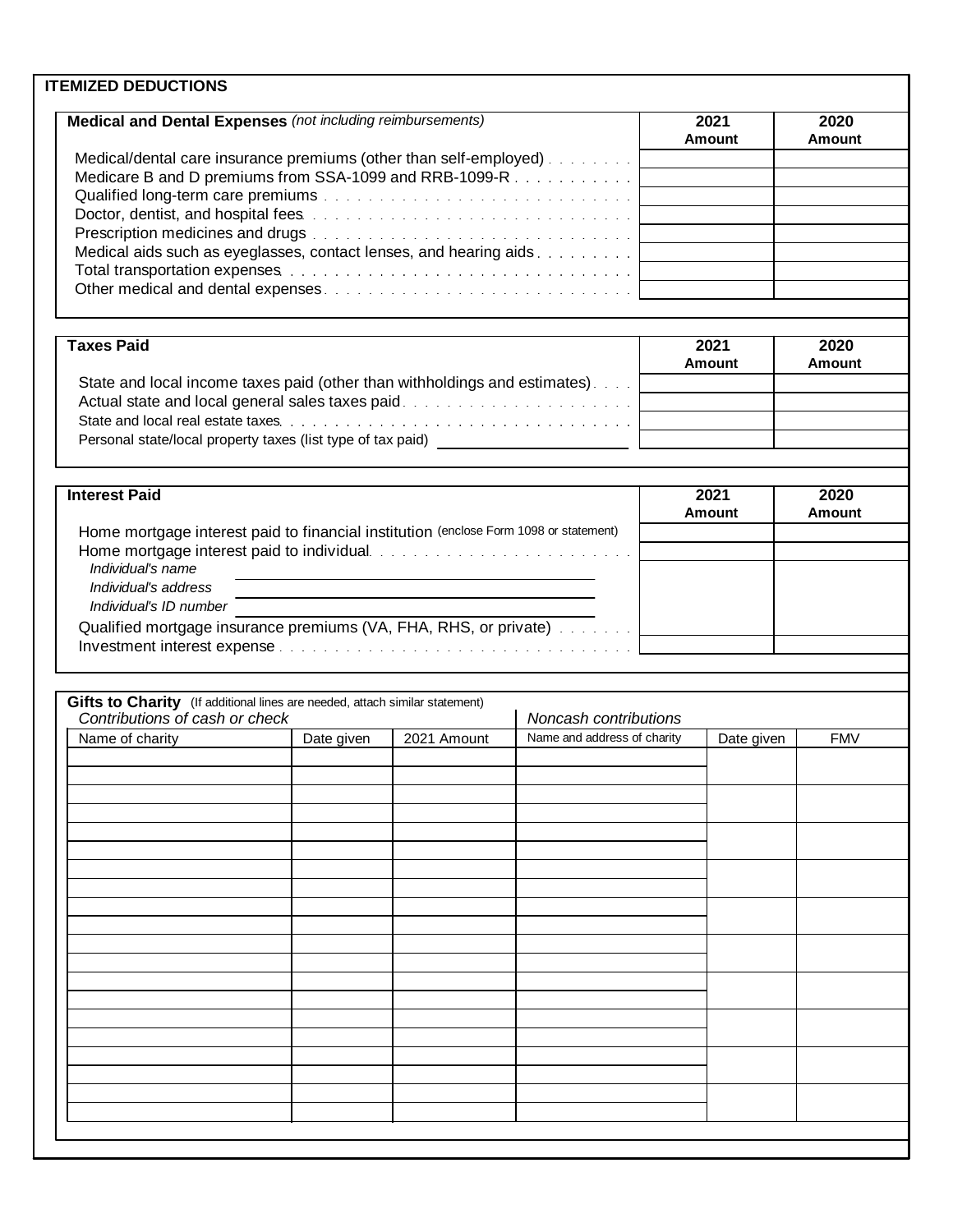| Casualty and Theft Losses (for property damaged by storm, water, fire, accident, or theft)                                                            |                                                      |                                                                  |                 |                                                                                            |                             |  |                                        |
|-------------------------------------------------------------------------------------------------------------------------------------------------------|------------------------------------------------------|------------------------------------------------------------------|-----------------|--------------------------------------------------------------------------------------------|-----------------------------|--|----------------------------------------|
| Enclose supporting documentation of what is written here, i.e. insurance reimbursement, receipts for cost of repairs.                                 |                                                      |                                                                  |                 |                                                                                            |                             |  |                                        |
| (If additional losses were incurred, please attach a separate sheet of paper with these details.)                                                     |                                                      |                                                                  |                 |                                                                                            |                             |  |                                        |
| Location of property:                                                                                                                                 | <u> 1989 - Johann Barn, fransk politik (f. 1989)</u> |                                                                  |                 |                                                                                            |                             |  | Residential property Business property |
|                                                                                                                                                       |                                                      |                                                                  |                 |                                                                                            | <b>Federal Disaster</b>     |  |                                        |
| Date of loss:                                                                                                                                         |                                                      |                                                                  |                 |                                                                                            | FEMA disaster declaration # |  |                                        |
|                                                                                                                                                       |                                                      |                                                                  |                 |                                                                                            |                             |  |                                        |
| Amount of damage                                                                                                                                      |                                                      | Cost basis of property                                           |                 |                                                                                            | Repair Costs<br><u> </u>    |  |                                        |
| Insurance reimbursement                                                                                                                               |                                                      |                                                                  |                 |                                                                                            | Other                       |  |                                        |
| Federal monies received                                                                                                                               |                                                      |                                                                  |                 |                                                                                            | Other                       |  |                                        |
| <b>Unreimbursed Employee Business Expenses</b>                                                                                                        |                                                      |                                                                  |                 |                                                                                            |                             |  |                                        |
| (if any depreciable assets were sold (including the vehicle), please see worksheet below)                                                             |                                                      |                                                                  |                 |                                                                                            |                             |  |                                        |
| Dues (related to job)                                                                                                                                 |                                                      |                                                                  |                 | <b>Vehicle Information</b>                                                                 |                             |  |                                        |
| Subscriptions related to your work _________________                                                                                                  |                                                      |                                                                  |                 | Vehicle description                                                                        |                             |  |                                        |
| Licenses and regulatory fees                                                                                                                          |                                                      |                                                                  |                 | Date placed in service_____________                                                        |                             |  |                                        |
| Tools and supplies used in your work                                                                                                                  |                                                      |                                                                  |                 | Cost or basis                                                                              |                             |  |                                        |
| Work clothes, uniforms if required                                                                                                                    |                                                      |                                                                  |                 |                                                                                            |                             |  |                                        |
| Medical exams required by your employer _______________                                                                                               |                                                      |                                                                  |                 | <b>Miles of vehicle</b>                                                                    |                             |  |                                        |
|                                                                                                                                                       |                                                      |                                                                  |                 | <b>Business miles</b>                                                                      |                             |  |                                        |
| Legal fees related to your job                                                                                                                        |                                                      |                                                                  |                 | Commuting miles                                                                            |                             |  |                                        |
| Job search expenses (current occupation)<br>*In home office:                                                                                          |                                                      |                                                                  |                 | Other miles                                                                                |                             |  |                                        |
| Total square footage                                                                                                                                  | <u> 1980 - John Stein, Amerikaansk politiker (</u>   |                                                                  | <b>Expenses</b> |                                                                                            |                             |  |                                        |
| Office square footage                                                                                                                                 | <u> 1980 - Andrea Andrew Maria (b. 1980)</u>         |                                                                  |                 | Actual expenses                                                                            |                             |  |                                        |
| Office square footage<br><u> 1980 - Andrea Aonaich, ann an t-Aonaich an t-Aonaich an t-Aonaich an t-Aonaich ann an t-Aonaich ann an t-Aon</u>         |                                                      | (gas, oil, repairs, etc)<br>Parking fees and tolls _____________ |                 |                                                                                            |                             |  |                                        |
|                                                                                                                                                       |                                                      |                                                                  |                 |                                                                                            |                             |  |                                        |
|                                                                                                                                                       |                                                      |                                                                  |                 |                                                                                            |                             |  |                                        |
|                                                                                                                                                       |                                                      |                                                                  |                 |                                                                                            |                             |  |                                        |
| $Insurance$<br>Utilities                                                                                                                              |                                                      |                                                                  |                 | Travel expenses                                                                            |                             |  |                                        |
| Repairs/Maintenance                                                                                                                                   |                                                      |                                                                  |                 |                                                                                            |                             |  |                                        |
| *Questions relating to mortgage interest, taxes, and casualty losses were asked previously                                                            |                                                      |                                                                  |                 |                                                                                            |                             |  |                                        |
|                                                                                                                                                       |                                                      |                                                                  |                 |                                                                                            |                             |  |                                        |
|                                                                                                                                                       |                                                      |                                                                  |                 |                                                                                            |                             |  |                                        |
|                                                                                                                                                       |                                                      |                                                                  |                 | Date acquired   Purchase price   Date sold                                                 |                             |  | Sales price                            |
|                                                                                                                                                       |                                                      |                                                                  |                 |                                                                                            |                             |  |                                        |
|                                                                                                                                                       |                                                      |                                                                  |                 |                                                                                            |                             |  |                                        |
| Sales, Purchases, and Disposition of Assets in 2021<br>(New clients, enclose detailed listing of all depreciable assets.)<br>$ TS $ Asset description |                                                      |                                                                  |                 |                                                                                            |                             |  |                                        |
|                                                                                                                                                       |                                                      |                                                                  |                 |                                                                                            |                             |  |                                        |
|                                                                                                                                                       |                                                      |                                                                  |                 |                                                                                            |                             |  |                                        |
| <b>Investment Related Expenses</b>                                                                                                                    |                                                      |                                                                  |                 | <b>Other Misc. Deductions</b>                                                              |                             |  |                                        |
| Tax preparation fees                                                                                                                                  |                                                      |                                                                  |                 |                                                                                            |                             |  |                                        |
| Safe deposit box                                                                                                                                      | <u> 1989 - Andrea Station Barbara, amerikan per</u>  |                                                                  |                 |                                                                                            |                             |  |                                        |
|                                                                                                                                                       |                                                      |                                                                  |                 | Estate tax deduction (in respect of a decedent)<br>Portfolio from Schedule K-1             |                             |  |                                        |
|                                                                                                                                                       |                                                      |                                                                  |                 |                                                                                            |                             |  |                                        |
|                                                                                                                                                       |                                                      |                                                                  |                 |                                                                                            |                             |  |                                        |
|                                                                                                                                                       |                                                      |                                                                  |                 | Amortizable premium on taxable bonds ___________________<br>Disabled persons work expenses |                             |  |                                        |
| Tax advice not related to investment income<br>Legal fees related to producing taxable income<br>Other                                                |                                                      |                                                                  | Other           |                                                                                            |                             |  |                                        |
| Other<br>Other                                                                                                                                        |                                                      |                                                                  | Other<br>Other  |                                                                                            |                             |  |                                        |